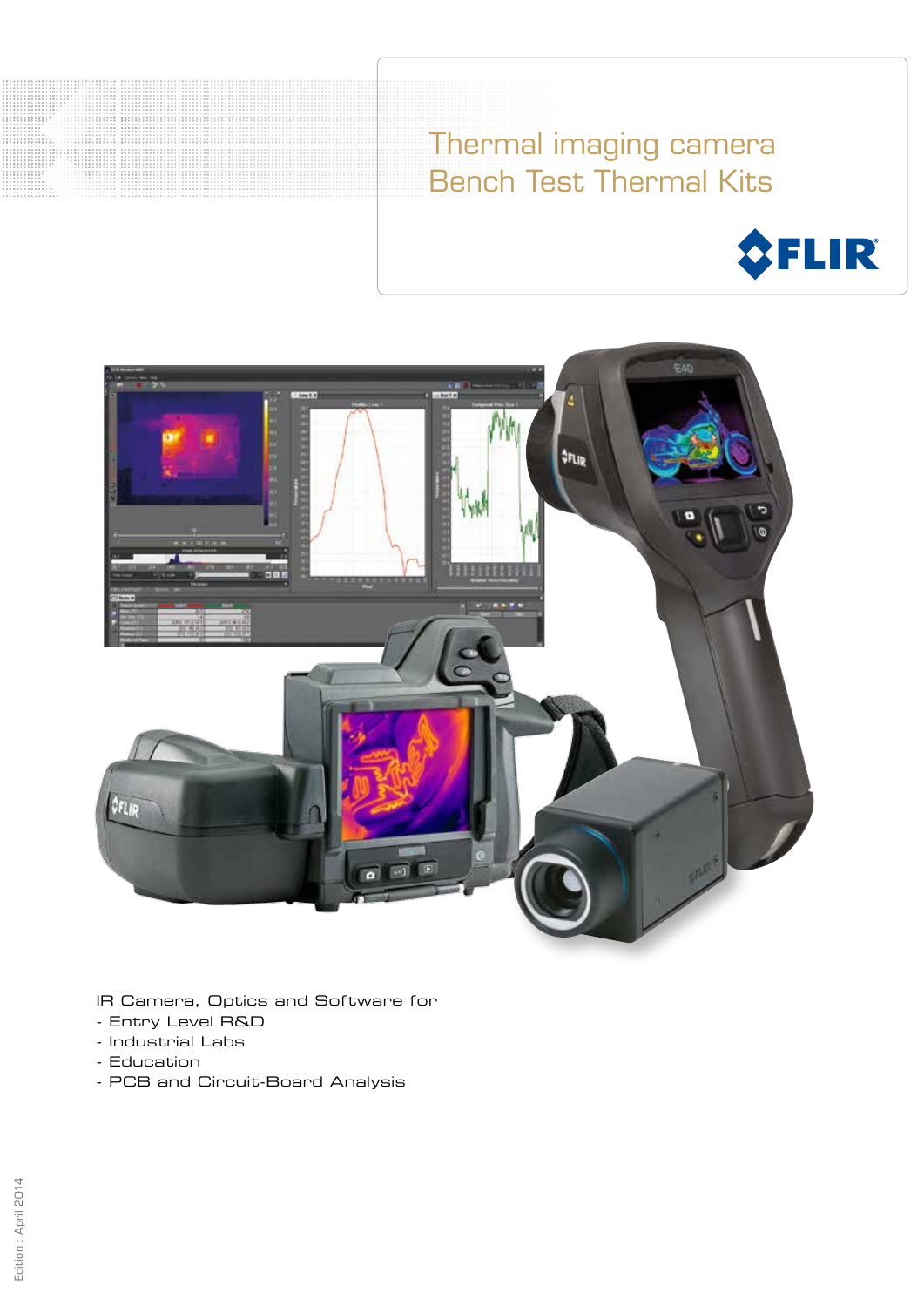## Thermal Camera Bench Top Test Kits

No one can afford costly product recalls and do-overs caused by inadequate temperature measurement devices. So FLIR developed an innovative alternative that you can't afford to pass up.

Throw out the rat's nest of thermocouples, the painstaking IR thermometer guns, and all the questionable results that go with them. Know exactly where to measure, trust your findings every time, and become far more productive with the FLIR Bench Test Thermal Kits.

Thermocouples are limited to a best guess of where the right measurement points might be and often create undesirable heat sinks that alter a target's thermal properties. A spot pyrometer isn't very effective either. Like a thermocouple, it only measures one point at a time. Worse, it merely senses the average temperature of an area, and the farther away from the object, the greater the discrepancy.

But with the thermal imaging camera in a FLIR Bench Test Thermal Kit, you can detect thousands of measurement points in each thermal image and get reliable data in seconds. Together with the kit's lens choices and advanced IR analysis software for use in Industrial and R&D labs, FLIR now offers the most dependable thermal imaging solution to help paint the complete picture and get it right the first time.



## **Features**



**Thermal images making the difference** Eliminate risky guesswork with instant non-contact readings that deliver up to 327,680 repeatable, accurate temperature measurements in each thermographic image.



#### **Spot-on Detection**

FLIR's high accuracy of up to ±2% (or ±2°C) of reading with down to <0.045°C sensitivity lets you see the fine thermal variations necessary for critical documentation.



#### **Optics Options**

View an entire printed circuit board from a distance or tighten in to a 50 µm spot size with additional close focus lens for example. (valid for T420 model).





Compact at less than 1 kg for E40 and T420, and less than 300 gram for A35 and A65 models, the camera takes up little bench space and can be easily moved to other test stations.

#### **On-Camera Measurement Analysis**

Spot and area measurement tools are built into the touchscreen of both the T420 and E40 camera's providing quick temperature analysis on live thermal imagery or recorded snapshots.



#### **Movie Recording & Data Logging**

Stream to a PC via USB from an E40 or T420, or over Gigabit Ethernet from an A35, A65 to display, record, and further analyse images. Chart time vs. temperature for spot and area measurements with the kit's real-time IR analysis software ResearchIR.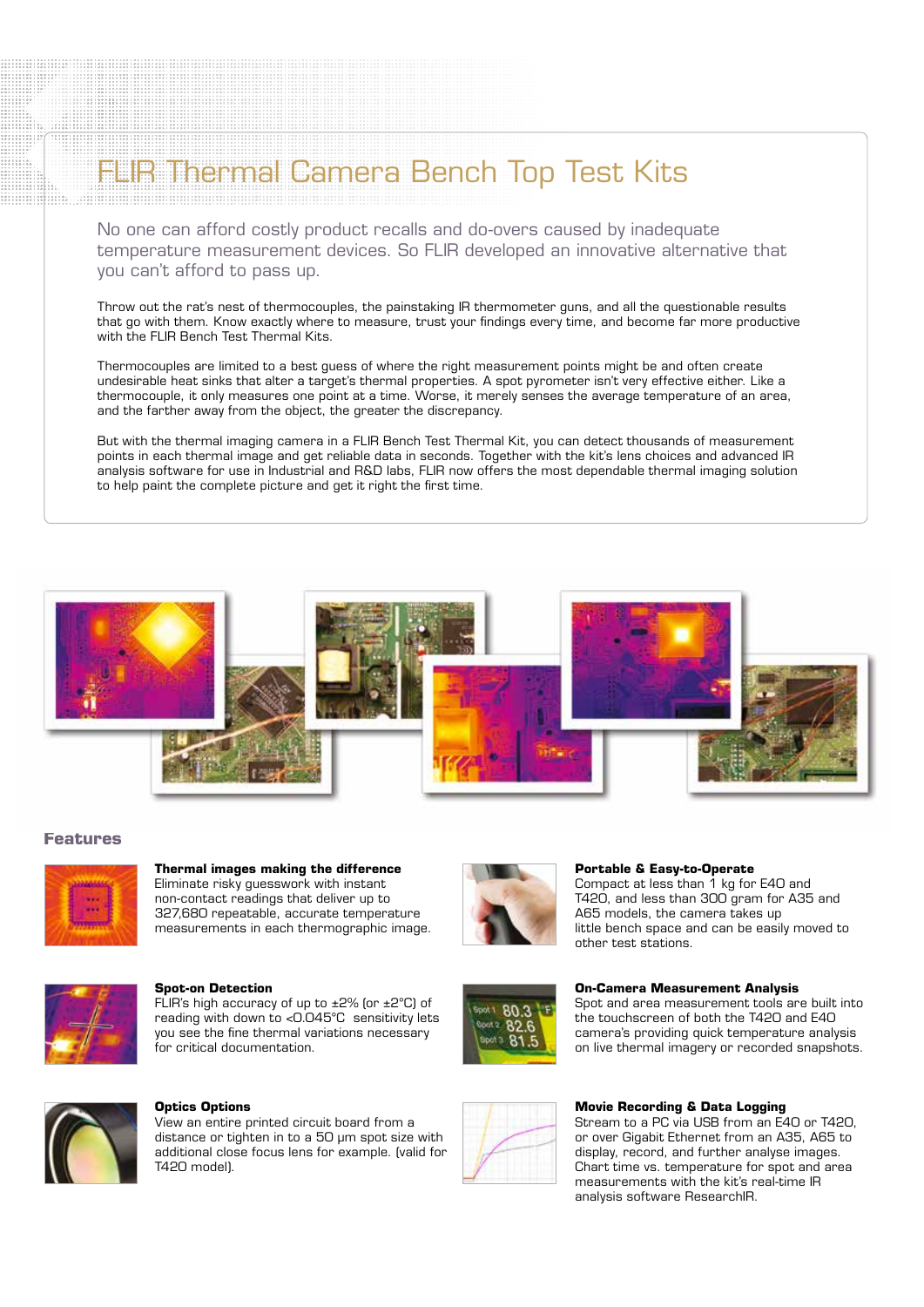## Complete value packs!



FLIR E40 Bench Test Thermal Kit camera: 64501-0103